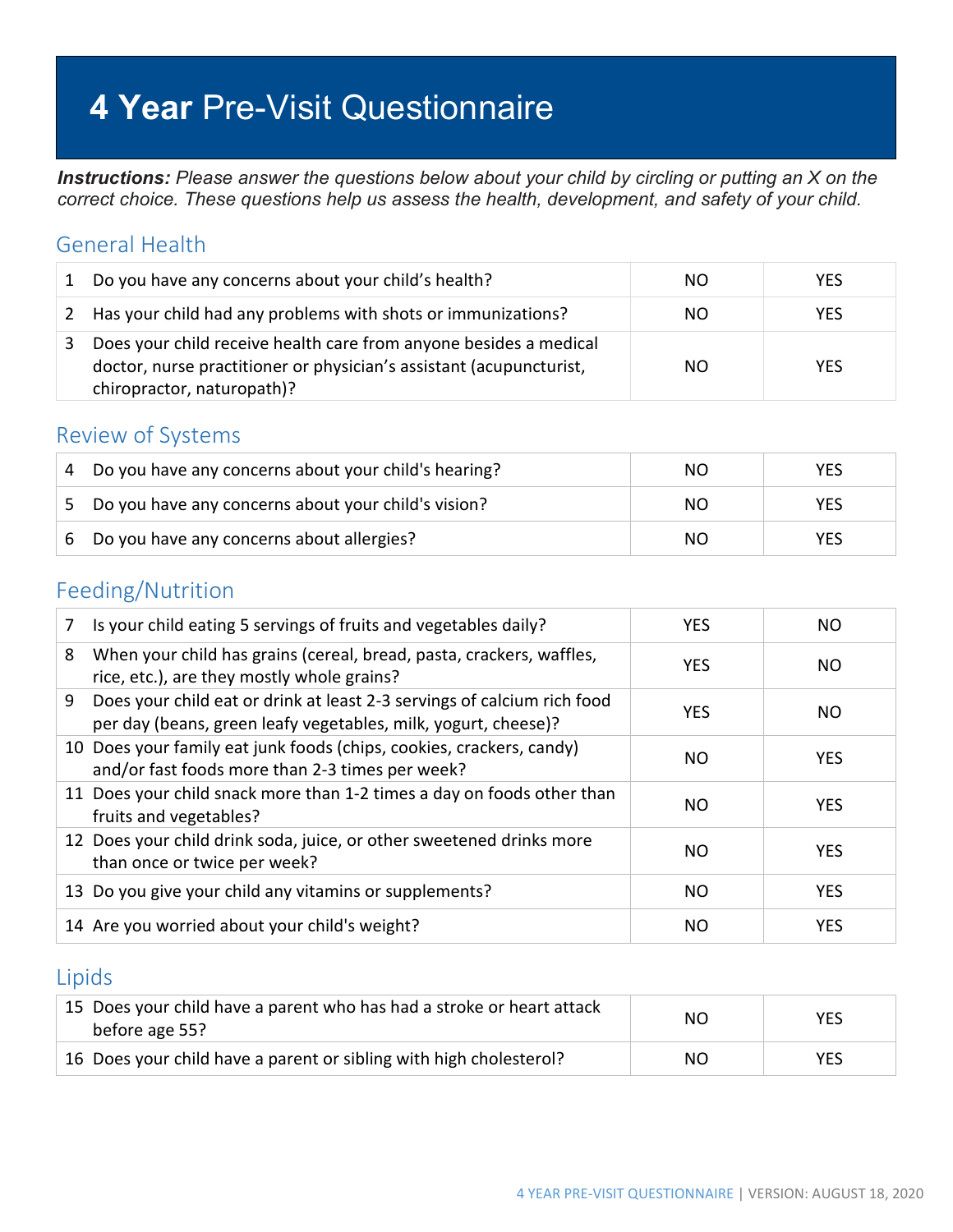### Oral Health

| 17 Does your child see a dentist at least twice a year?<br><b>NO</b> |
|----------------------------------------------------------------------|
|----------------------------------------------------------------------|

### Elimination

| 18 Does your child have regular soft bowel movements (poop)? | <b>YES</b> | NO. |
|--------------------------------------------------------------|------------|-----|
| 19 Is your child potty trained during the day?               | VFS        | NO  |

### School

| 20 Is your child in preschool?                                 |    | NΟ |
|----------------------------------------------------------------|----|----|
| 21 Do you have any concerns about learning or school behavior? | NO |    |

# Activity / Exercise / Screen Time

| 22 Does your child have more than 1 hour of screen time per day (TV,<br>smartphones, tablets)?                                                       | NΟ         | <b>YES</b> |
|------------------------------------------------------------------------------------------------------------------------------------------------------|------------|------------|
| 23 Does your child have any screen time in his/her bedroom?                                                                                          | NO.        | <b>YES</b> |
| 24 Do you read to your child every day?                                                                                                              | <b>YES</b> | NO.        |
| 25 Do you and your family do active and educational activities like<br>walking, bicycling, swimming, going to libraries or going on nature<br>walks? | <b>YES</b> | NO.        |
| 26 Do you eat meals together as a family?                                                                                                            | <b>YES</b> | NO.        |
| 27 Does your child play actively for at least 1 hour every day?                                                                                      | <b>YES</b> | NO.        |

# Sleep

| 28 Do you have concerns about your child's sleep?                  | NΟ  | YES |
|--------------------------------------------------------------------|-----|-----|
| 29 Does your child snore more than a little?                       | NΟ  | YES |
| 30 Does your child sleep 10 to 13 hours/day (nighttime plus naps)? | YES | NO. |

### Social Stressors

| 31 Have there been any major changes or stresses in your<br>family recently?                                    | NO. | <b>YFS</b> |                  |
|-----------------------------------------------------------------------------------------------------------------|-----|------------|------------------|
| 32 Within the past 12 months have you worried that your<br>food would run out before you got money to buy more? | NO. | <b>YES</b> | <b>SOMETIMES</b> |
| 33 Within the past 12 months did you run out of food and you<br>didn't have money to get more?                  | NO. | <b>YFS</b> | <b>SOMETIMES</b> |
| 34 Do you always feel safe in your home?                                                                        | YES | NO.        |                  |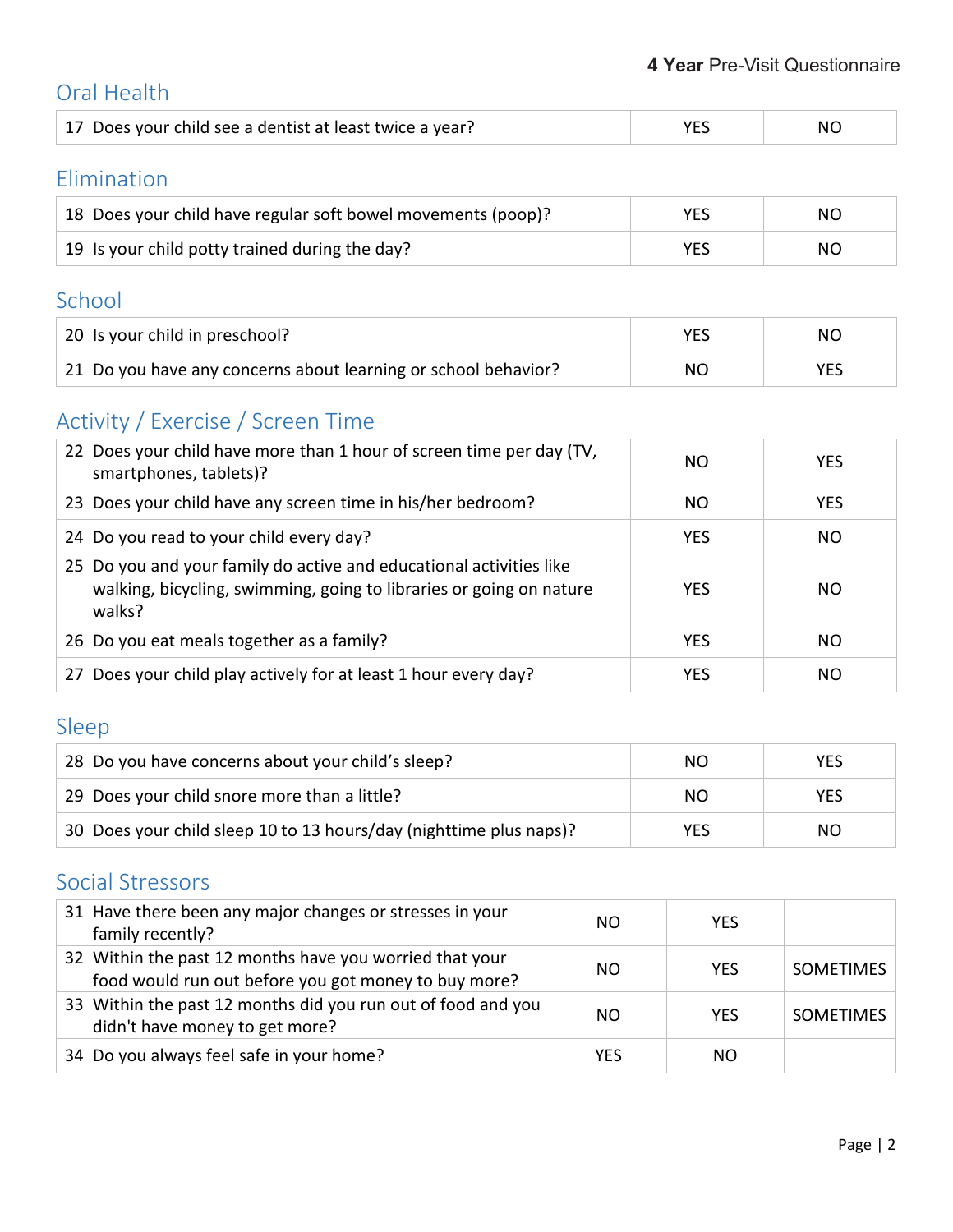# Behavior

| 35 Do you have any questions about your child's behavior or how to<br>discipline your child? | NO. | <b>YES</b> |
|----------------------------------------------------------------------------------------------|-----|------------|
| 36 Do you praise your child when he/she is behaving well?                                    | YES | NO.        |
| 37 Do you give your child choices?                                                           | YES | NO.        |

# Development

| 38 Does your child talk well, using long meaningful sentences?  | <b>YES</b> | NO.       |
|-----------------------------------------------------------------|------------|-----------|
| 39 Can other people fully understand what your child is saying? | <b>YES</b> | <b>NO</b> |
| 40 Does your child make up stories, fantasies, situations?      | <b>YES</b> | <b>NO</b> |
| 41 Can your child skip or hop on one foot 4-5 times?            | <b>YES</b> | <b>NO</b> |
| 42 Does your child know 4 or more colors?                       | <b>YES</b> | NO.       |
| 43 Can your child count to 10?                                  | <b>YES</b> | <b>NO</b> |
| 44 Can your child stack 8 or more blocks?                       | <b>YES</b> | NO.       |
| 45 Can your child draw a person with at least 3 body parts?     | <b>YES</b> | <b>NO</b> |
| 46 Can you child copy a cross?                                  | <b>YES</b> | NO.       |
| 47 Can your child dress him/herself without supervision?        | <b>YES</b> | NO        |

# Safety

| 48 Do you talk to your child about stranger safety?                                                           | <b>YES</b> | NO         |               |
|---------------------------------------------------------------------------------------------------------------|------------|------------|---------------|
| 49 Does your child know that private parts are private?                                                       | <b>YES</b> | NO.        |               |
| 50 Does your child wear a helmet when biking, skating,<br>skiing, or snowboarding?                            | <b>YES</b> | NO.        |               |
| 51 Does anyone smoke or vape around your child?                                                               | NO.        | <b>YES</b> |               |
| 52 Is there a gun in the home?                                                                                | NO.        | <b>YES</b> |               |
| a. If yes, is it locked in a safe with the ammunition stored<br>separately?                                   | <b>YES</b> | NO.        | DOESN'T APPLY |
| 53 Does your child ride in a forward-facing safety seat, in the<br>back seat?                                 | <b>YES</b> | NO.        |               |
| 54 If your child has fair skin, do you apply sunscreen if out in<br>the sun for longer than 15 to 30 minutes? | <b>YES</b> | NO.        | DOESN'T APPLY |
| 55 Do you ever leave your child alone in the car, house, or<br>yard?                                          | NO.        | <b>YES</b> |               |
| 56 Do you have working smoke and carbon monoxide<br>detectors in your home?                                   | <b>YES</b> | NO.        |               |
| 57 Do you have a home fire escape plan?                                                                       | <b>YES</b> | NO         |               |